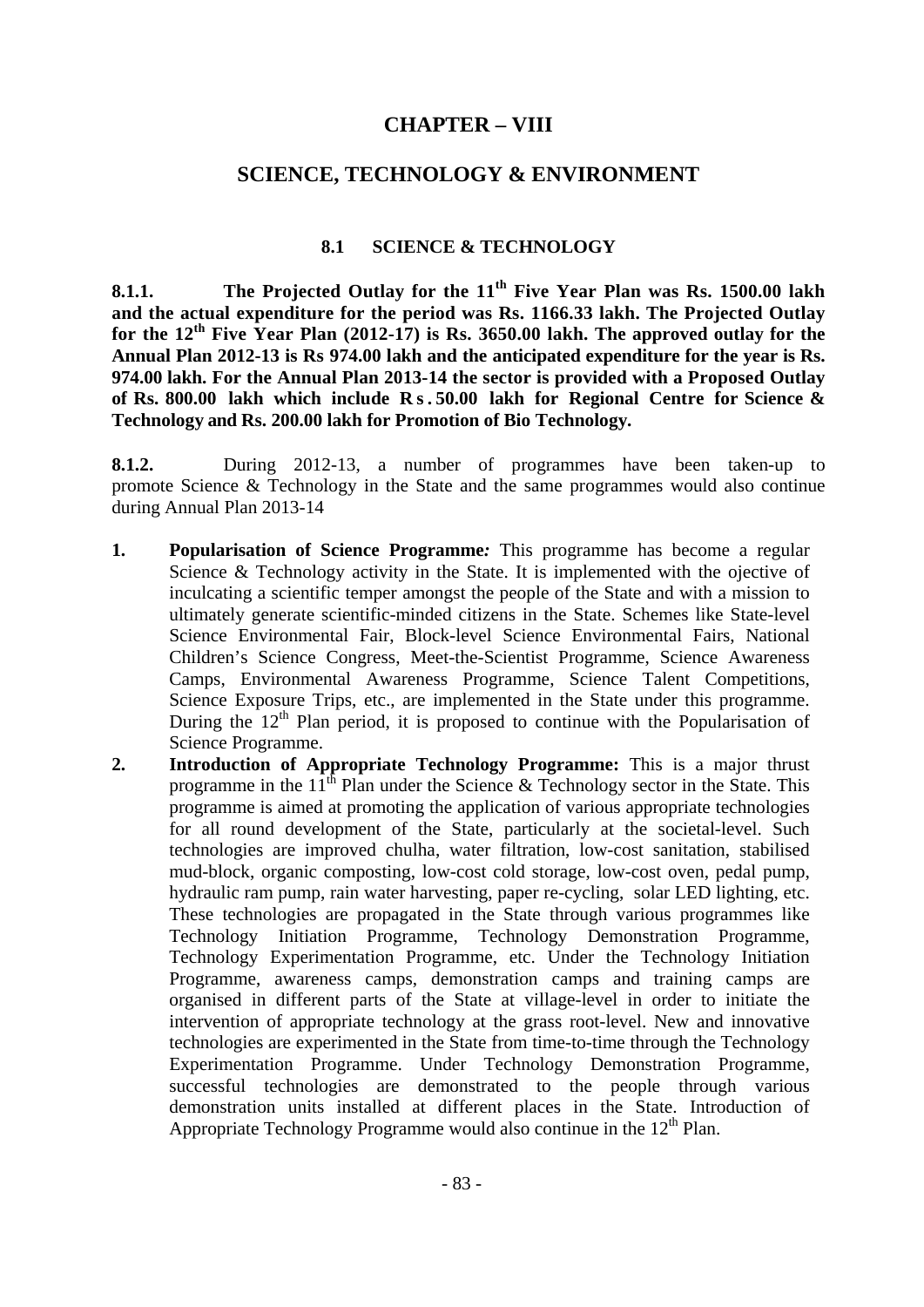- **3. Specific Projects Programme:** Specific projects are taken-up from time-to-time in association with various research agencies in the Country with a view to generate scientific solutions to problems affecting the people of the State. This programme will continue in the 12th Plan.
- **4. Students' Projects Programme:** Schemes to encourage students to get themselves involved in research-based activities would be initiated. Such schemes would be benefited by students of different levels i.e. school, college and university levels which would also continue in the  $12<sup>th</sup>$  Plan.
- **5. S&T Entrepreneurship Development Programme:** Technology-Oriented Entrepreneurship Development Programmes and Technology-Oriented Entrepreneurship Awareness Camps are organised in the State from time-to-time to expose the unemployed youth to various innovative technologies which could be made used-of for self employment generation which would also continue in the  $12<sup>th</sup>$ Plan.
- **6. S&T Library & Documentation Programme:** Under the Library & Documentation Programme, various scientific journals, books and magazines, etc., are procured regularly for the Library of the State S&T Council. From time-to-time, S&T newsletter, technology leaflets/brochures, etc., are also brought out under this particular programme. Documentation of S&T activities in the State is also taken-up under this particular scheme regularly. S&T Library & Documentation Programme would also continue in the  $12<sup>th</sup>$  Plan.
- **7. Science Centres Programme:** Under this particular programme, financial support is provided to the Shillong Science Centre for its day-to-day activities and its various programmes and projects. The Centre is an institution set-up for promoting science awareness among the public, particularly school children, and is functioning as an autonomous society of the State Govt. Under this programme, financial support is also provided to the State S&T Council for maintaining the Science Halls at different district headquarters. Under this programme, financial support is also provided to the State S&T Council for maintaining the Science Halls at different district headquarters.
- **8. Bio-Resources Development Programme:** Under this particular programme, financial support is provided to the Bio-Resources Development Centre for meeting its various day-to-day expenses and expenses for carrying out its various projects and programmes. The Centre was set-up in the State for promotion of the conservation and sustainable utilisation of bio-resources in the State. The Centre is operating as an autonomous society of the State Government. Support to the Bio-Resources Development Centre will also continue during the  $12<sup>th</sup>$  Plan period under this particular programme. However, few new initiatives would also be taken-up under this programme for meaningful conservation and utilisation of bio-resources in the State.
- **9. Remote Sensing Application Programme:** Considering the potential for remote sensing application, including geo-spatial technology application, in various developmental sectors in the State, a number of remote sensing and GIS basedapplication projects have been proposed for implementation during the 12th Plan period. The proposed projects would be undertaken in close association with the North Eastern Space Applications Centre.
- **10. State S&T Cell / S&T Council :** The provision for meeting the various establishment and operational expenses in the State S&T Cell and the State S&T Council would also continue in the  $12<sup>th</sup>$  Plan.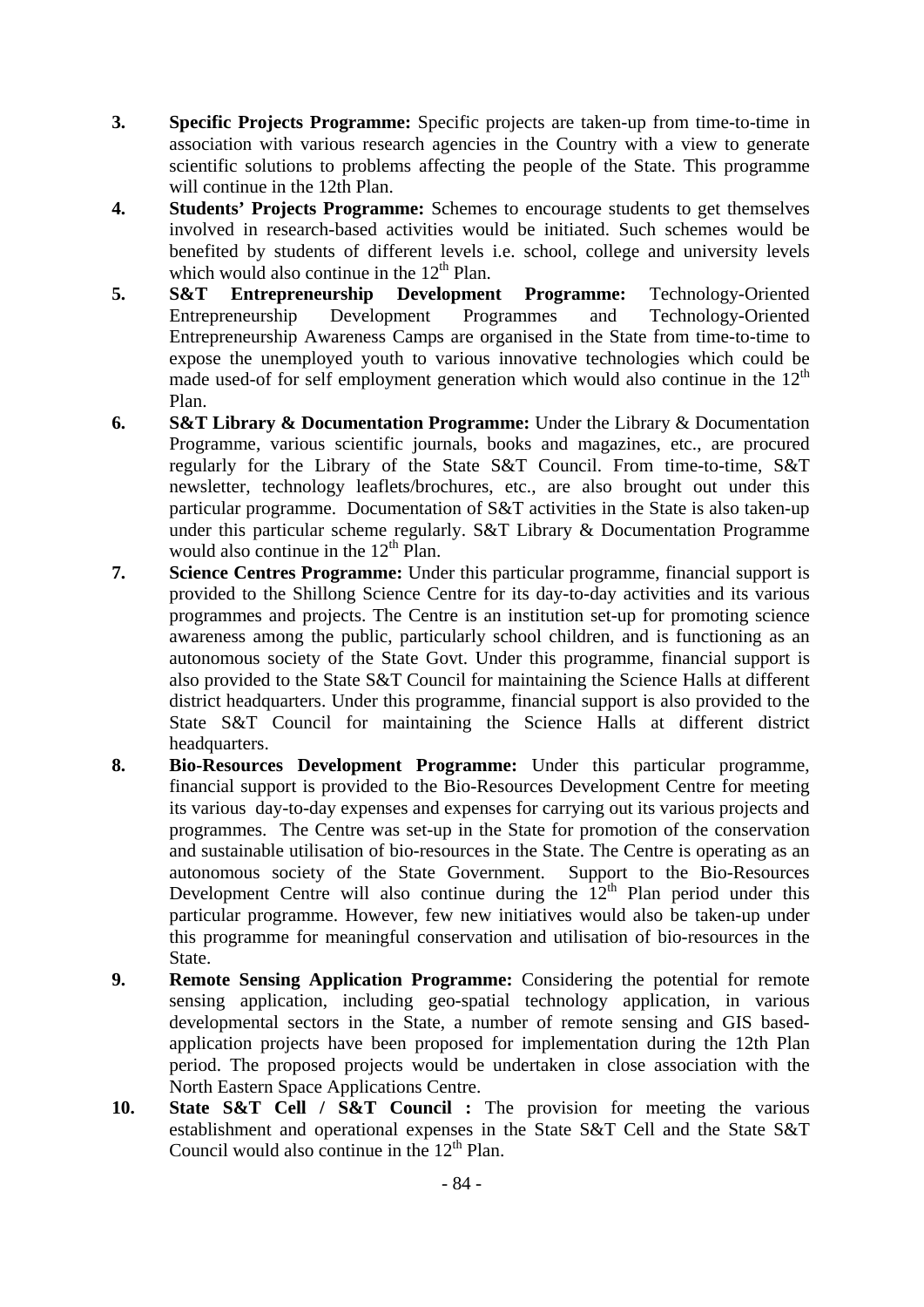- **11. Promotion of Regional Centre for Science & Technology** : As part of this programme the Centre is introducing Mobile Science Exhibits so as to reach out to the remote areas of the State to inculcate a scientific temper amongst the rural population of the State.
- **12. Promotion of Biotechnology** : The scheme aims at promotion of Biotechnology in the utilisation of bio-resources of the State, with special emphasis on medicinal herbs. Activities under the scheme includes (i) Survey of potential areas, (ii) Documentation of medicinal herbs and methods of preparation of herbal medicines, doses etc., (iii) Establishment of Herbal Gardens, (iv) Awareness programmes etc. The scheme also expects to achieve its objective by involving experts in the field of biotechnology for further research on the bio-resources of the State and involving the local village administration for organising the various activities of the scheme.

| $\overline{\text{SL}}$ .<br>No. | $\sigma$ and $\sigma$ and $\sigma$ are indicated in the Table below.<br>Name of Schemes | Eleventh<br>Plan                                                     | <b>Eleventh</b><br><b>Five Year</b>                                   | Actual<br><b>Expendit</b> | 12th Five<br>Year                            | <b>Annual Plan (2012-13)</b> |                                           | <b>Annual</b><br>Plan           |
|---------------------------------|-----------------------------------------------------------------------------------------|----------------------------------------------------------------------|-----------------------------------------------------------------------|---------------------------|----------------------------------------------|------------------------------|-------------------------------------------|---------------------------------|
|                                 |                                                                                         | $(2007-12)$<br>Projected<br>Outlay<br>at<br>2006-07<br><b>Prices</b> | Plan<br>$(2007 -$<br>2012)<br><b>Actual</b><br><b>Expenditu</b><br>re | ure<br>2011-12            | $(2012-17)$<br>Plan<br>(Projected<br>Outlay) | <b>Approved</b><br>Outlay    | Anticipa<br>ted<br><b>Expendit</b><br>ure | 2013-14<br>(Proposed<br>Outlay) |
| 1                               | $\overline{2}$                                                                          | 3                                                                    | $\overline{\mathbf{4}}$                                               | 5                         | 6                                            | $\overline{7}$               | 8                                         | $\boldsymbol{9}$                |
| $\mathbf{1}$                    | Popularisation of Science<br>Programme (PSP)                                            | 300.00                                                               | 216.00                                                                | 50.00                     | 300.00                                       | 60.00                        | 60.00                                     | 100.00                          |
| $\overline{2}$                  | Introduction of Appropriate<br><b>Technology Programme</b><br>(IATP)                    | 500.00                                                               | 356.25                                                                | 110.00                    | 400.00                                       | 100.00                       | 100.00                                    | 125.00                          |
| 3                               | Specific Projects Programme<br>(SPP)                                                    | 50.00                                                                | 23.50                                                                 | 0.00                      | 50.00                                        | 15.00                        | 9.00                                      | 15.00                           |
| $\overline{4}$                  | Students' Projects Programme<br>(StPP)                                                  | 20.00                                                                | 0.00                                                                  | 0.00                      | 20.00                                        | 0.00                         | 0.00                                      | 0.00                            |
| 5                               | S&T Entrepreneurship<br>Development Programme<br>(S&TEDP)                               | 50.00                                                                | 17.00                                                                 | 5.00                      | 50.00                                        | 15.00                        | 15.00                                     | 15.00                           |
| 6                               | S&T Library &<br><b>Documentation Programme</b><br>(S&T L&DP)                           | 30.00                                                                | 7.40                                                                  | 0.00                      | 30.00                                        | 5.00                         | 0.00                                      | 5.00                            |
| $\tau$                          | <b>Science Centres Programme</b><br>(SCP)                                               | 150.00                                                               | 105.00                                                                | 24.00                     | 150.00                                       | 35.00                        | 50.00                                     | 100.00                          |
| 8                               | <b>Bio-Resources Development</b><br>Programme (BRDP)                                    | 150.00                                                               | 220.00                                                                | 58.00                     | 150.00                                       | 64.00                        | 65.00                                     | 65.00                           |
| 9                               | <b>Remote Sensing Application</b><br>Programme (RSAP)                                   | 50.00                                                                | 8.60                                                                  | 0.00                      | 50.00                                        | 5.00                         | 0.00                                      | 5.00                            |
| 10                              | State S&T Cell/Council<br>(SSTC)                                                        | 200.00                                                               | 212.58                                                                | 66.18                     | 200.00                                       | 75.00                        | 75.00                                     | 65.00                           |
| 11                              | Reigional Centre for Science<br>& Technology                                            |                                                                      |                                                                       |                           | 200.00                                       | 50.00                        | 50.00                                     | 100.00                          |
| 12                              | <b>District Innovation Fund</b>                                                         |                                                                      |                                                                       | 0.00                      | 700.00                                       | 350.00                       | 350.00                                    | 0.00                            |
| 13                              | <b>Sponsored Projects</b>                                                               |                                                                      |                                                                       | 0.00                      |                                              |                              |                                           | $\overline{5.00}$               |
|                                 | <b>Total</b>                                                                            | 1500.00                                                              | 1166.33                                                               | 313.18                    | 2300.00                                      | 774.00                       | 774.00                                    | 600.00                          |
|                                 | <b>Other Schemes:</b>                                                                   |                                                                      |                                                                       |                           |                                              |                              |                                           |                                 |
| 14                              | Promotion of Biotechnology                                                              |                                                                      |                                                                       |                           | 1350.00                                      | 200.00                       | 200.00                                    | 200.00                          |
|                                 | <b>Grand Total</b>                                                                      | 1500.00                                                              | 1166.33                                                               | 313.18                    | 3650.00                                      | 974.00                       | 974.00                                    | 800.00                          |

**8.1.3.** The broad break up of Expenditures for the Eleventh Plan (2007-12) and the Proposed Outlay for 2013-14 are indicated in the Table below:-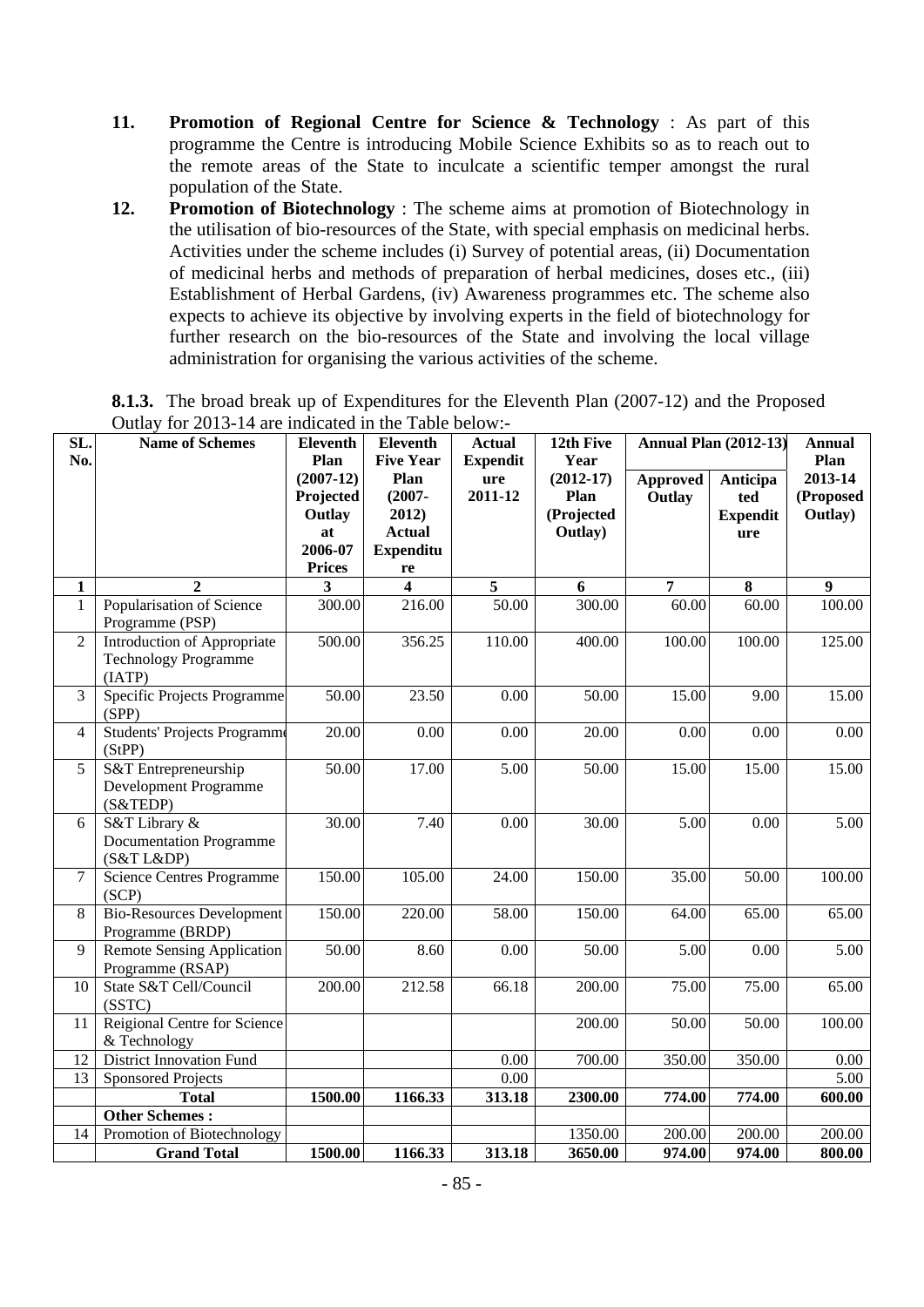# **8.2. INFORMATION TECHNOLOGY**

**8.2.1** The growth and development of the Information Technology sector will continue to receive the attention of the Government especially in the era where e-Governance has touched each and every step of the common man. The vision is to make information technology a tool for attaining all round development in the State and fully participate in the IT revolution, thereby bringing prosperity in the State. The ultimate goal is wealth creation, employment generation and IT led economic growth.

With the above objective in view, the projected Twelfth Plan (2012-2017) outlay for the sector is ` **7500.00 lakh.** During 2012-13 an outlay of ` **3545.00 lakh** was approved which includes ` 200.00 lakh as ACA for NeGP and the amount is anticipated to be utilized in full. **The proposed outlay for Annual Plan 2013-14 is** ` **2550.00 lakh which include ` 255.00 lakh as ACA for NeGP**.

**8.2.2** Activities proposed to be taken up include building up IT Infrastructure, furnishing of its newly allotted space, setting up of Computer Learning Centres in District Headquarters, participating in IT events, conducting IT related seminars and workshops, contribution towards setting up of IT Park by STPI, Govt. of India, NISG etc. Financial support have also been extended to educational institutions for setting up of CISCO Networking Academies and providing broadband internet connectivity.

**8.2.3** During the Annual Plan 2012-13 schemes implemented include – development of the ICT Parks at New Shillong, providing of IT infrastructure to the District Headquarters, Sub-Divisional Headquarters & Block Headquarters, strengthening and augmenting of IT institutions across the State, distribution of awards to meritorious students, Operation & Maintenance of the core NeGP infrastructure projects, promotion of knowledge based enterprises, e-commerce, IT enabled services and IT Education, provision of infrastructure and training for e-governance activities such as connectivity across Departments, etc.

# **8.2.4 Programmes for 2013-14:-**

**(i) Development of IT Infrastructure**: Strengthening of Capacity Building Infrastructure in areas like Software Development, Networking, Server Administration, Database Administration, etc. so as to take IT development in the State a step forward will be taken under this program. IT Infrastructures (hardware & software) to various government departments in the State will be continued.

**(ii) Development of e-Governance**: Serious effort has been taken up for the development & popularize of e-Governance to take IT to the masses. Many milestones have been achieved during the last 2-3 years which include setting up of the core infrastructure projects of NeGP i.e SWAN, SDC, CSC, SSDG. Beside these, e-District projects will be taken up in the State to enhance the efficiency of the various Departments at the District level to enable seamless service delivery to the citizen of the State. Areas of process re-engineering and change management, etc. so as to simplify cumbersome processes and procedures of government departments and agencies and to reduce the interface of the public with government officials will be explored.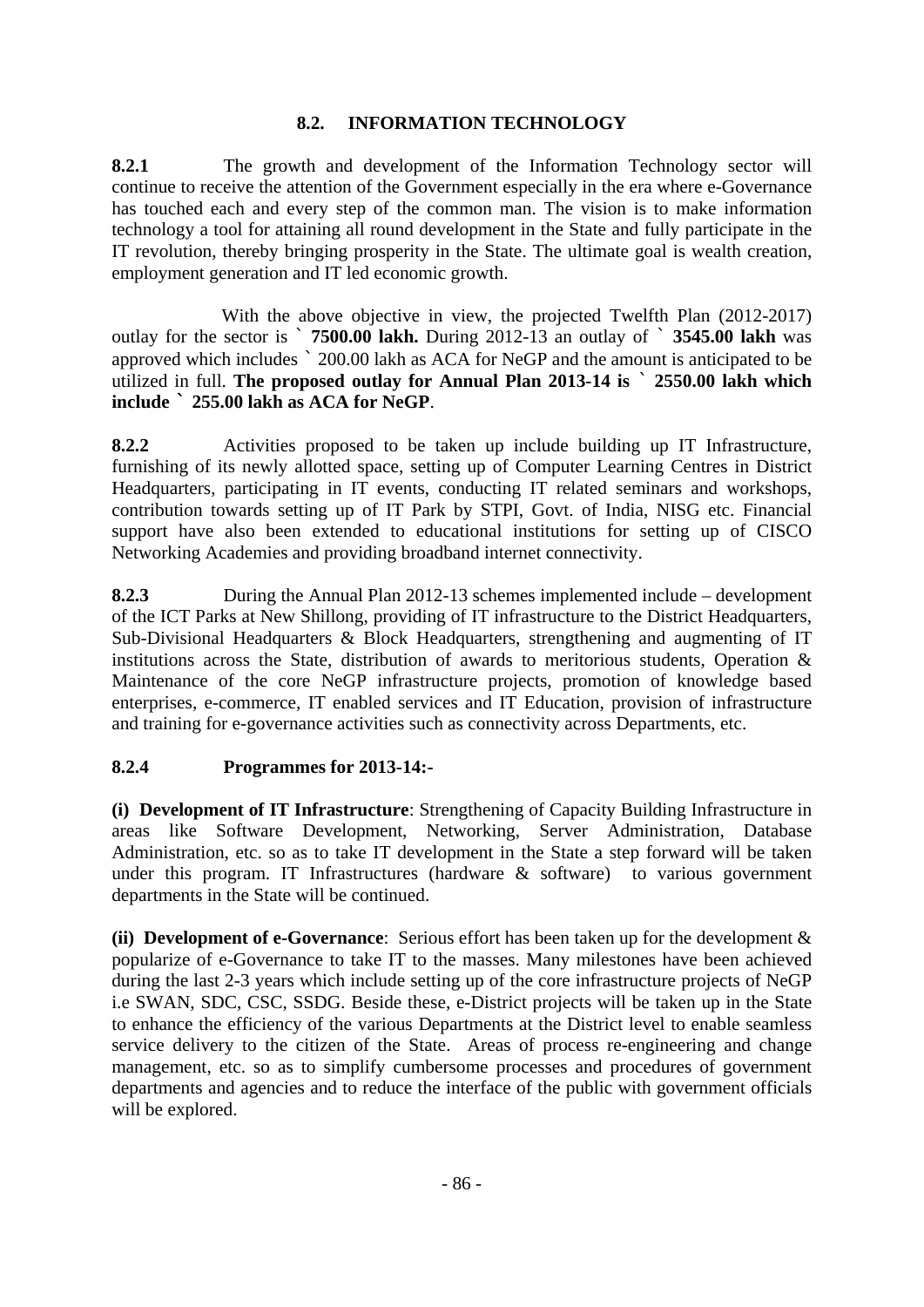**(iii) Other Promotional Activities** : Various workshops, conferences, summits etc. to promote e-Governance & IT related activities so to attract investors in the State are proposed to be taken up under this programme.

**(iv) Contribution to ICT Institutions/Meghalaya IT Society** : The Meghalaya Information Technology Society, a registered Society under IT Department, was set up and performed as the Nodal Agency. In order to sustain the day to day activities and expenditure of the Society, a corpus fund would be required for the Society.

**(v) HRD/IT Advisory to IT Department, Survey, R&D Training**: The Government has limited scope for absorbing the educated unemployed youth of the State. In order to make the youth employable in the ICT and related industries, HRD training programme to the youth with international certification so that their job prospect is better both in and outside the State will be continued.

**(vi) ACA for NeGP projects**: In order to maintain & monitor the NeGP projects set up in the State, the Department needs fund in the form of ACA for operation & maintenance to enable the government departments to fully utilize the infrastructure which have been put in place for the benefit of citizen.

| 8.2.5   | The broad break-up of the Eleventh Plan $(2007-12)$ outlay & expenditure and                |              |
|---------|---------------------------------------------------------------------------------------------|--------------|
|         | outlay of the Twelfth Plan (2012-17) and the Annual Plan 2013-14 are indicated in the Table |              |
| below:- |                                                                                             | Rs. in lakhs |

| SI. | <b>Items</b>                                     | <b>Eleventh</b>     | <b>Eleventh</b>    | <b>Annual</b>             | <b>Twelfth</b> |         | <b>Annual Plan 2012-</b>    | Annual                     |
|-----|--------------------------------------------------|---------------------|--------------------|---------------------------|----------------|---------|-----------------------------|----------------------------|
| No. |                                                  | Plan                | Plan               | Plan                      | Plan           |         | 13                          | Plan                       |
|     |                                                  | $(2007-12)$         | <b>Actual</b>      | $(2011-12)$               | $(2012-17)$    |         | <b>Approved Anticipated</b> | 2013-14                    |
|     |                                                  | Projected<br>Outlay | <b>Expenditure</b> | <b>Actual</b><br>Expendi- | Outlay         | Outlay  | <b>Expenditure</b>          | <b>Budgetted</b><br>Outlay |
|     |                                                  |                     |                    | ture                      |                |         |                             |                            |
|     |                                                  |                     |                    |                           |                |         |                             |                            |
| 1.  | 2.                                               | 3.                  | $\overline{4}$ .   | 5.                        | 6.             | 7.      | 8.                          | 9.                         |
| 1.  | Development of IT                                | 500.00              | 683.00             | 268.70                    | 870.00         | 135.00  | 135.00                      | 150.00                     |
|     | Infrastructure                                   |                     |                    |                           |                |         |                             |                            |
| 2.  | Development of e-                                | 100.00              | 305.50             | 130.00                    | 850.00         | 150.00  | 150.00                      | 150.00                     |
|     | Governance (Incl.                                |                     |                    |                           |                |         |                             |                            |
|     | Process re-engineering)                          |                     |                    |                           |                |         |                             |                            |
| 3.  | <b>Other Promotional</b>                         | 125.00              | 170.08             | 50.16                     | 440.00         | 95.00   | 95.00                       | 100.00                     |
|     | Activities (includes                             |                     |                    |                           |                |         |                             |                            |
|     | salaries of JIOs, TA,                            |                     |                    |                           |                |         |                             |                            |
|     | Medical Allowances &                             |                     |                    |                           |                |         |                             |                            |
|     | Office Expenses)                                 |                     |                    |                           |                |         |                             |                            |
| 4.  | Contribution to ICT                              | 175.00              | 57.00              | 15.00                     | 140.00         | 10.00   | 10.00                       | 10.00                      |
| 5.  | <b>Institutions/IT Society</b>                   | 500.00              | 975.00             | 500.00                    | 2600.00        | 200.00  | 200.00                      | 385.00                     |
|     | HRD Training with<br>international certification |                     |                    |                           |                |         |                             |                            |
|     | (IT Education)                                   |                     |                    |                           |                |         |                             |                            |
|     | /IT Advisory to IT                               |                     |                    |                           |                |         |                             |                            |
|     | Department                                       |                     |                    |                           |                |         |                             |                            |
| 6.  | ACA for NeGP projects                            | 4907.00             | 861.00             | $\mathbf{r}$              | 2600.00        | 255.00  | 255.00                      | 255.00                     |
| 7.  | Special Central                                  |                     |                    |                           |                | 2700.00 | 2700.00                     | 1500.00                    |
|     | Assistance (SCA)                                 |                     |                    |                           |                |         |                             |                            |
|     | <b>Total:</b>                                    | 6307.00             | 3051.58            | 963.86                    | 7500.00        | 3545.00 | 3545.00                     | 2550.00                    |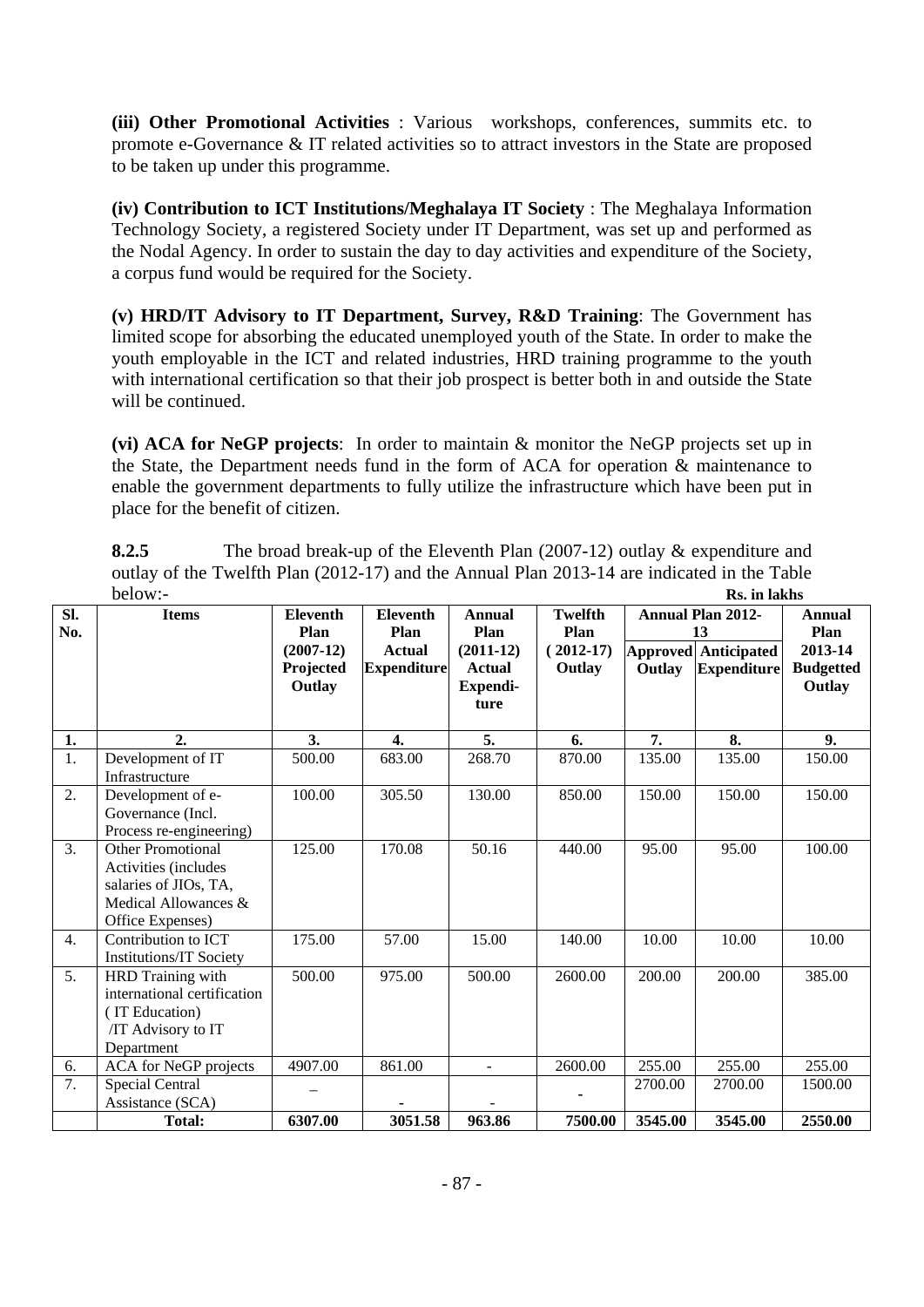# **8.3. GIS/ GEO SPATIAL TECHNOLOGY**

**8.3.1** Geographical Information System (GIS) is an integrated technology which enables us to capture, view, analyze, manipulate and to present the geographic information in a geographically referenced format. GIS allows us to view, understand, question, interpret, and visualize data in many ways that reveal relationships, patterns, and trends in the form of maps, globes, reports, and charts. It also helps to answer questions and solve problems by looking at a geographic data in a way that is quickly understood and easily shared. In the recent developments, GIS can be easily integrated with many IT formats, thus making it as a high end and effective technology. GIS as a technology or a systems have numerous benefits, some of the benefits can be listed as under:

- Cost savings and efficiency
- Better decision making
- Improved communications
- Better record keeping
- Managing geographically

**8.3.2** The other implementations that can be put forward are:

- Mapping of geographical objects and their locations
- Ouantization
- Mapping of densities
- Precision analysis
- Mapping of changes in terms of geographical aspects

## **8.3.3 GIS applications in Meghalaya**

The state of Meghalaya can be largely benefited by using GIS in many ways, for e.g. in agriculture, urban development, soil and forestry etc. It is to mention that the electoral system in the state is also managed by using GIS. GIS has a large scope in many areas in the state of Meghalaya. Pioneering the GIS work in the state, The Meghalaya Information Technology Society having its own GIS labs has taken up many GIS based projects. The following are the completed projects taken up:

- a) Administrative map of Meghalaya
- b) Health infrastructures mapping project
- c) Delineation of block boundary
- d) Mapping of Co-operative societies
- e) Mapping of Road networks

**8.3.4** The projected Twelfth Plan (2012-2017) outlay for the sector is ` **1350.00**  lakh. During 2012-13 an outlay of  $\degree$  200.00 lakh was approved and the anticipated expenditure is ` **50.00 lakh**. **The proposed outlay for Annual Plan 2013-14 is** ` **200.00 lakh.** 

**8.3.5** The broad break-up Twelfth Plan (2012-17) and the Annual Plan 2013-14 are indicated in the Table below:-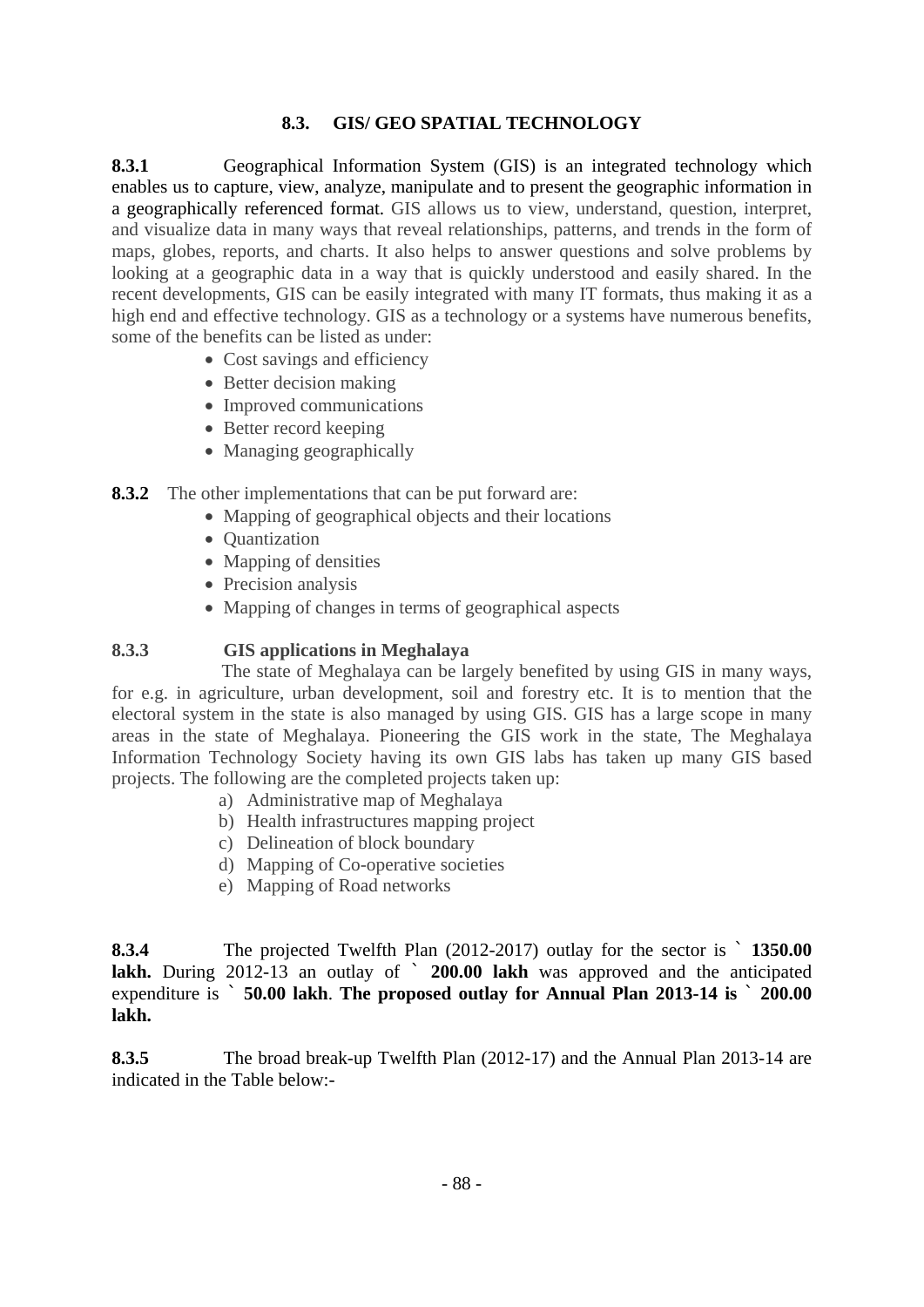|            |                               |                                                                                              |                                                         |                                                             |                                                 |                    | Rs. in lakhs                                                    |                                                                |
|------------|-------------------------------|----------------------------------------------------------------------------------------------|---------------------------------------------------------|-------------------------------------------------------------|-------------------------------------------------|--------------------|-----------------------------------------------------------------|----------------------------------------------------------------|
| SI.<br>No. | <b>Items</b>                  | <b>Eleventh</b><br>Plan<br>$(2007-12)$<br>Projected<br>Outlay at<br>2006-07<br><b>Prices</b> | <b>Eleventh</b><br>Plan<br>Actual<br><b>Expenditure</b> | Annual<br>Plan<br>$(2011-12)$<br>Actual<br>Expendi-<br>ture | Twelfth<br><b>Plan</b><br>$2012 - 17$<br>Outlay | Approved<br>Outlay | <b>Annual Plan 2012-13</b><br>Anticipated<br><b>Expenditure</b> | Annual<br><b>Plan</b><br>2013-14<br><b>Budgetted</b><br>Outlay |
| 1.         | $\overline{2}$ .              | 3.                                                                                           | 4.                                                      | 5.                                                          | 6.                                              | 7.                 | 8.                                                              | 9.                                                             |
| 1.         | GIS/Geo Spatial<br>Technology |                                                                                              |                                                         |                                                             | 1350.00                                         | 200.00             | 50.00                                                           | 200.00                                                         |
|            | $Total =$                     |                                                                                              | ۰                                                       | ٠                                                           | 1350.00                                         | 200.00             | 50.00                                                           | 200.00                                                         |

### **8.4 ECOLOGY AND ENVIRONMENT**

**8.4.1** The Twelfth Plan (2012-2017) Projected Outlay for Ecology and Environment sector is Rs. 1000.00 lakh. The approved outlay for 2012-13 of Rs. 120.00 lakh is expected to be utilized in full. **The proposed outlay for the Annual plan 2013-14 is Rs. 130.00 lakh.**

**8.4.2** State Government through the State Forest & Environment Department has undertaken various measures for maintenance and improvement of the environment and ecological balance in the State which include creation and maintenance of nurseries, urban aesthetic and roadside plantations, setting up of public sanitary blocks, publicity and awareness measures etc. These will be continued during 2013 - 14

### **8.5 FORESTRY & WILDLIFE**

**8.5.1** The mandate of the Forests & Environment Department is the protection and management of the government owned Reserved Forests (RFs) & Protected Forests (PFs), enforcement of the Assam Forest Regulation, 1894 adopted by the Meghalaya as the Meghalaya Forest Regulation, 1973; conservation, improvement and sustainable utilization of forests which constitute more than three-fourth of the total geographical area of the State and also the conservation and improvement of wildlife and their habitat in the entire state. The Department today is directly responsible for enforcement of four central statutes; namely the Indian Forest Act, 1927, the Wildlife (Protection) Act, 1972, the Forest (Conservation) Act, 1980 and the Biological Diversity Act, 2002 along with four State statutes; namely the Meghalaya Forest Regulation, 1973; the Meghalaya Forests (Removal of Timber) (Regulation) Act, 1981, the Meghalaya Tree (Preservation) Act, 1976 and the Meghalaya Protection of Catchment Areas Act, 1990. It is also responsible for enforcement and execution of wide ranging orders passed by the Hon'ble Supreme Court of India, Hon'ble Guwahati High Court and other courts of law.

**8.5.2** The Twelfth Plan (2012-2017) Projected Outlay for the sector is Rs. 32600.00 lakh. The approved outlay during 2012-13 is Rs. 7175.00 lakh which includes Rs. 4202.00 lakh under TFC award, Rs. 50.00 lakhs for setting up of a Bird Sanctuary, Rs. 300.00 lakhs for the Forestry Mission under the IBDP and Rs. 100.00 lakhs for preservation of critical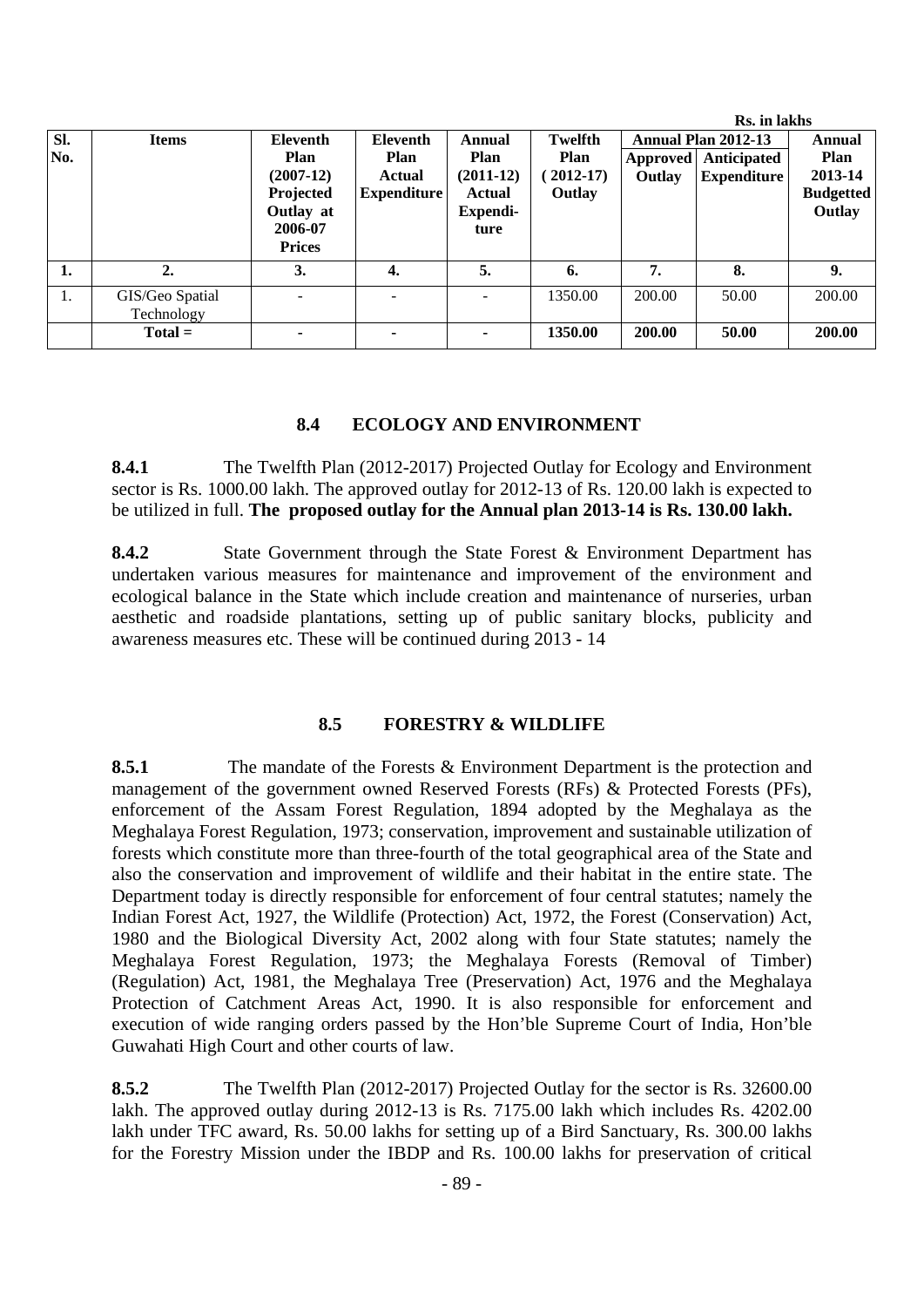catchment areas. The entire amount is anticipated to be utilised in full. **The proposed outlay for the Annual Plan 2013-14 is Rs. 7100.00 lakh including the amount of Rs. 42.02 crore under the Thirteenth Finance Commission Award.** 

# **8.5.3 Objectives and Strategy for the 12th Five Year Plan (2012-2017)**

 In line with the recommendations of the Vision Document 2030 which state that to effect sustainable forest management practices in community forests, specific areas of intervention and extent of intervention need to be carefully identified along with the need to promote scientific forestry in community and private forests, the Government is taking steps to conserve areas of rich biodiversity where efforts will be made to identify community conservation areas and to provide timely ex-gratia payment to people affected by elephant depredation. Elephant migratory routes will be identified and works to minimise manelephant conflict undertaken. In matters of development, afforestation on clan/community land through Joint Forest Management Committees will continue. Thrust will be given in medicinal plants and bamboo sectors apart from normal plantations. There will also be measures on protecting catchment areas critical to water supply projects as well as in other critical stream and river banks.

The State of Meghalaya has been entrusted with both regulatory as well as development works. The regulatory works have increased in the wake of the Supreme Court judgement WP 202/95 where cases under FC ACT for various forests etc. have increased tremendously. Creation of enforcement infrastructure as per Supreme Court directions will be initiated in vulnerable areas.

**8.5.4** A brief detail of the programmes for 2013-14 are as below :-

# **8.5.5 Forestry and Wildlife**

This scheme aims at intensification of management of forest areas, especially the Reserved Forests, Protected Forests, Green Blocks etc. under its direct administrative control of the department.

# **8.5.6 Education and Training.**

 Under this scheme training to front-line field functionaries of the Department in the rank of Forest Guard and Forester at the Forest Guard Training School, Darugiri. Meghalaya Forest Service (MFS) Officers and Forest Rangers on their initial appointment to their respective services are being sent to receive Induction Training at State Forest Service College.

### **8.5.7 Survey and Utilization of Forest Resources**

 The Working Plan and Forest Resources Survey Divisions have made preparation of working plan for Government owned forests and survey & inventory of forest resources available in the State to facilitate scientific harvesting management and utilization of the vast forest resources available in the State.

### **8.5.8 Forest Conservation and Development**

 Forests are under severe threat from miscreants and organized timber smugglers which need protection through effective patrolling; including strengthening of the patrolling infrastructure viz. purchase of arms and ammunitions, construction of Beats, Sub-beats and patrolling camps etc. in the vulnerable forest areas.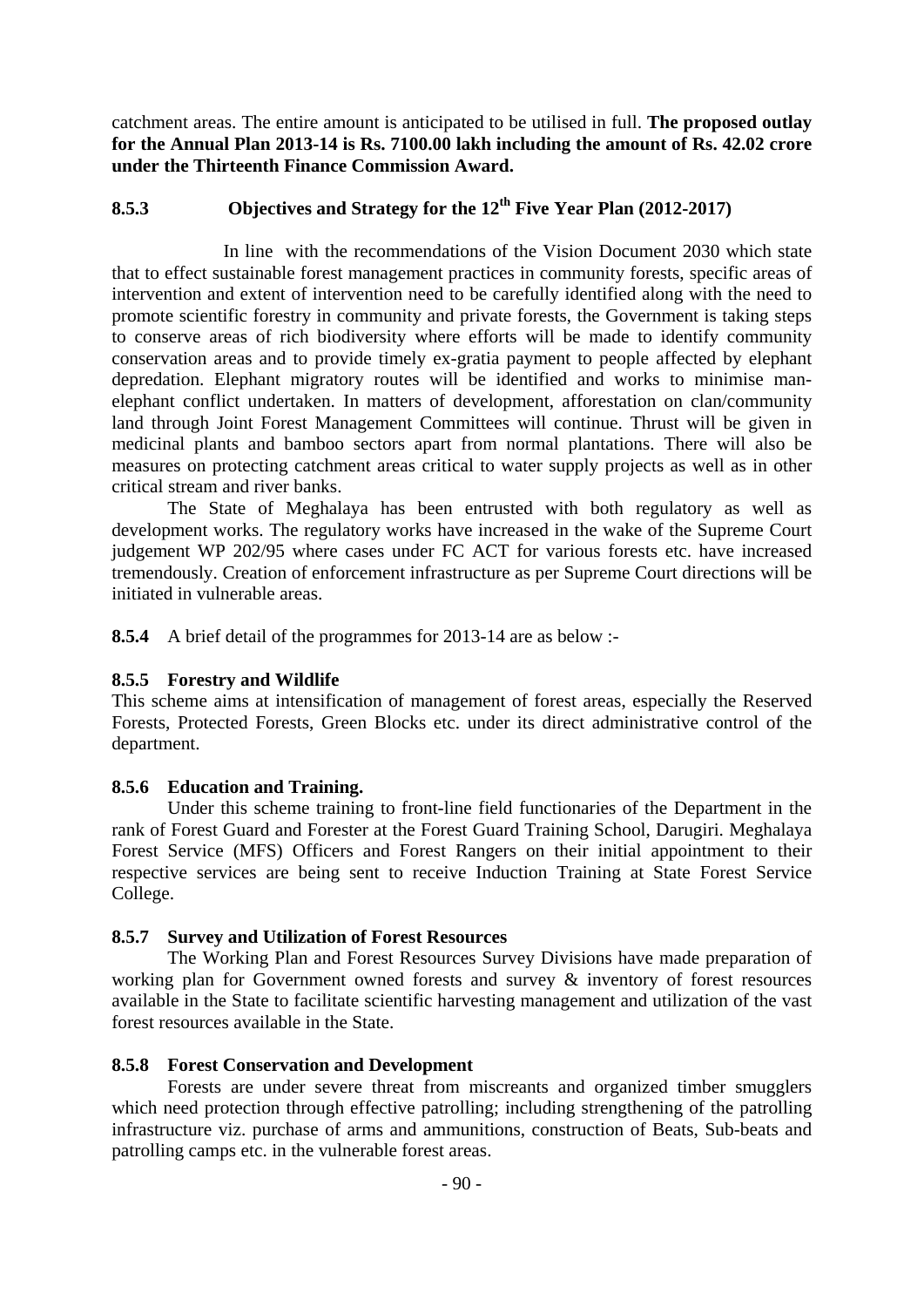Under this scheme, creation, maintenance and improvement of public parks, children's parks and other information, education and communication (IEC) infrastructure will be taken up.

#### **8.5.9 Social & Farm Forestry**

 The land belonging to the communities, clans and in some cases lands which are privately owned by individuals are being taken up by the Deptt. for creation and maintenance of plantation and nurseries. This is to augment the work taken up under the National Afforestation Programme and upkeep of existing plantations.

### **8.5.10 Assistance to Public Sector and Other Undertakings**

 Under this scheme sanction of grants-in-aid to the Forest Development Corporation of Meghalaya (FDCM) Limited and the Meghalaya State Medicinal Plants Board for carrying out creation and maintenance of medicinal plants and Bamboo which are growing abundantly in the State.

#### **8.5.11 Wildlife Preservation**

 The major activities under this scheme are conservation and improvement of wildlife and their habitat in general and protection and management of various National Parks and Wildlife Sanctuaries viz. Balpakram National Park, Nokrek National Park, Siju Wildlife Sanctuary, Nongkhyllem Wildlife Sanctuary, Pitcher Plant Sanctuary, in particular. The scheme is also meant for protection works under the four Wildlife Divisions (including Ranges and Beats under their administrative control) and two Wildlife Circles.

### **8.5.12 Zoological Parks, Public Gardens**

 There are many parks and gardens in the state which have to be protected, managed, upkeep and improved viz. Lum Nehru Park located at Umiam and the Nehru Park located at Tura, Lady Hydari Park, Wards Lake, State Central Library Park etc.

#### **8.5.13 Other expenditure – Contribution to Eco-Development Society**

 Funds are provided as grants-in-aid to the Eco-Development Society, Tura to undertake suitable eco-development activities in the vicinity of the Balpakram National park, Nokrek National Park, Siju Wildlife Sanctuary and other wildlife rich areas located in Garo Hills region of the State.

#### **8.5.14 Thirteenth Finance Commission Award**

 The Thirteenth Finance Commission recommended that there is a paramount need to carry forward the grants-in-aid for maintenance of forests as recommended by its predecessor, i.e, the Twelfth Finance Commission. The Thirteenth Finance Commission has recommended a grant of Rs. 168.08 crore for Maintenance of Forests for five years i.e for the period 2010-11 to 2014-15. Year-wise distribution of the above grant is as below :

 2010-11 and 2011-12 : Rs. 21.01 crore per annum 2012-13 to 2014-15 : Rs. 42.02 crore per annum

The Thirteenth Finance Commission further recommended that release of the grant during first two years will be unconditional; however release of the above grant during the next three years will be linked to progress on preparation and approval of working plan. During the last three years the entire grant earmarked in favour of a State for the year will be released only if at least 80% of the forest area available in the State is covered by the working plan duly approved by the Ministry of Environment & Forests, Government of India. In case area of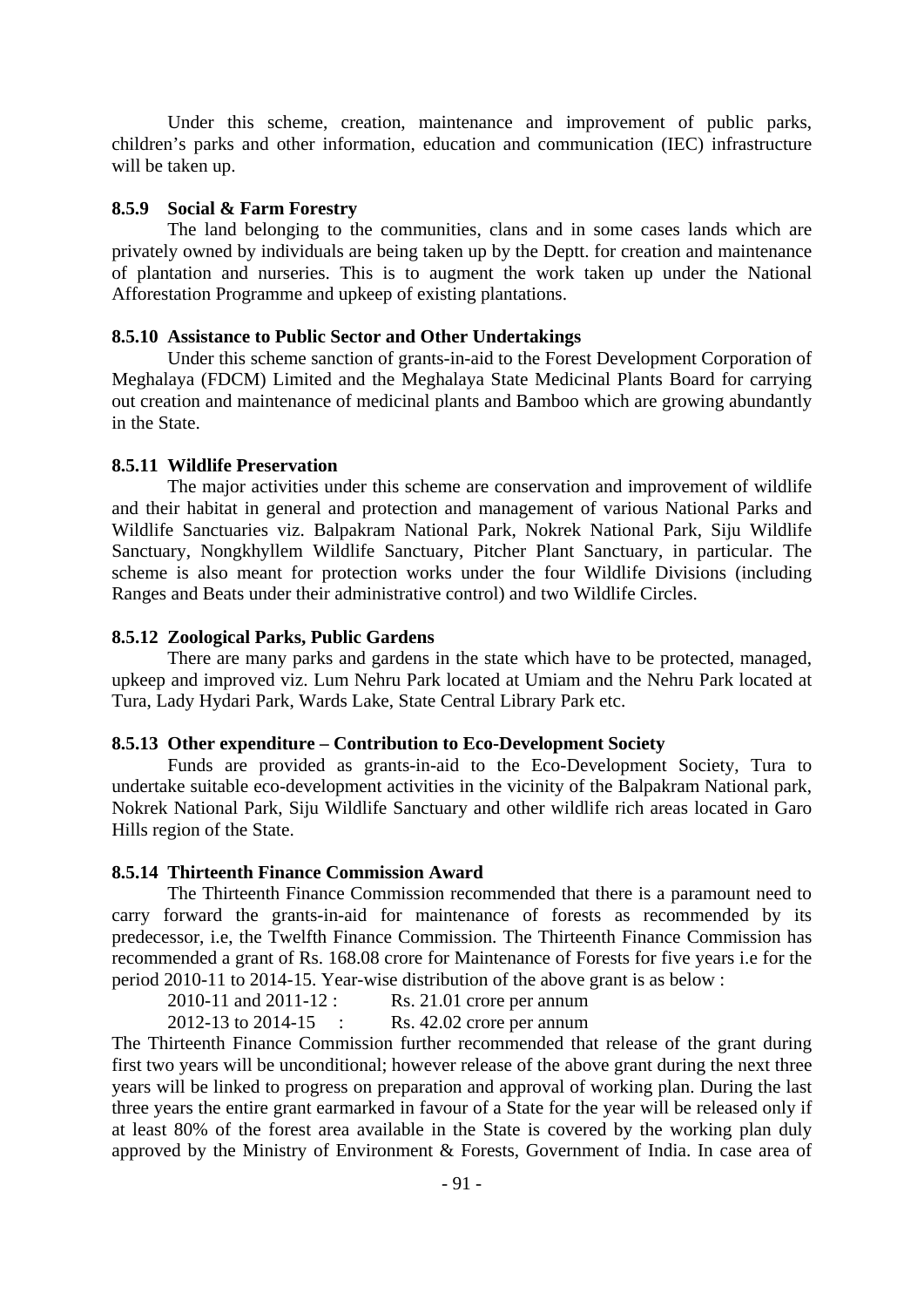forests covered by approved working plans is less than 80% the release of the grants will be proportionately reduced. The Thirteenth Finance Commission further recommended that 75% of the above grant will be for developmental purposes and the remaining 25% is for preservation of forests wealth.

# **8.5.15 Achievements made during the Eleventh Plan Period :-**

- i) During the Eleventh Plan period, creation, plantations and maintenance of plantation nurseries were taken up in the State both within the govt. lands and the community/privately land covering an area of about 17546 hectare.
- ii) The number of seedlings raised under forest nurseries which were distributed to the public was about 99,14,000 Nos.

## **CENTRALLY SPONSORED SCHEME – Intensification of Forest Management Scheme.**

 The Central Government has been providing financial assistance to the State Forest Departments to supplement their efforts of forest protection through a Centrally Sponsored Scheme called Integrated Forest Protection Scheme for which 90% of the total outlay is funded by the Ministry of Environment & Forests, Government of India. The Scope of this Scheme has been expanded by adding four new components which are forest management interventions and accordingly the name of the Scheme has been changed to Intensification of Forest Management Scheme.

The scheme is divided into the following components :

- **Forest Fire Control and Management** containing various items of work to prevent and successfully manage and control accidental forest fires.
- **Strengthening of Infrastructure for Forest** containing various items of works for upgradation of the existing infrastructu;re facilities available with the Forest Department to ensure successful implementation of its assigned duties.
- **Working Plan Preparation/ Survey and Demarcation** containing provisions for survey & assessment of the forestry resources available in the state and preparation of working plans for scientific amangaement of these resources on the principals of sustainability.
- **Conservation and Restoration of Unique vegetation and Eco-system**.
- **Protection and Conservation of Sacred Groves.**
- **Control and Eradication of Forest Invasive Species.**

 The amount released by Government of India for this scheme for 2012-13 is Rs. 164.78 lakh as central share and Rs. 16.07 lakh is state share. The proposed outlay for 2013- 14 is Rs. 555.00 i.e Rs. 500.00 lakh as central share and Rs. 55.00 lakh as state share.

# **8.5.16**. **Proposed 12th Plan & Annual Plan 2013-14 outlay :-**

The break up of the expenditure of the 11<sup>th</sup> Five Year Plan & the outlay proposed for the 12<sup>th</sup> Five Year Plan and the Annual Plan 2013-14 as indicated in the table below :-